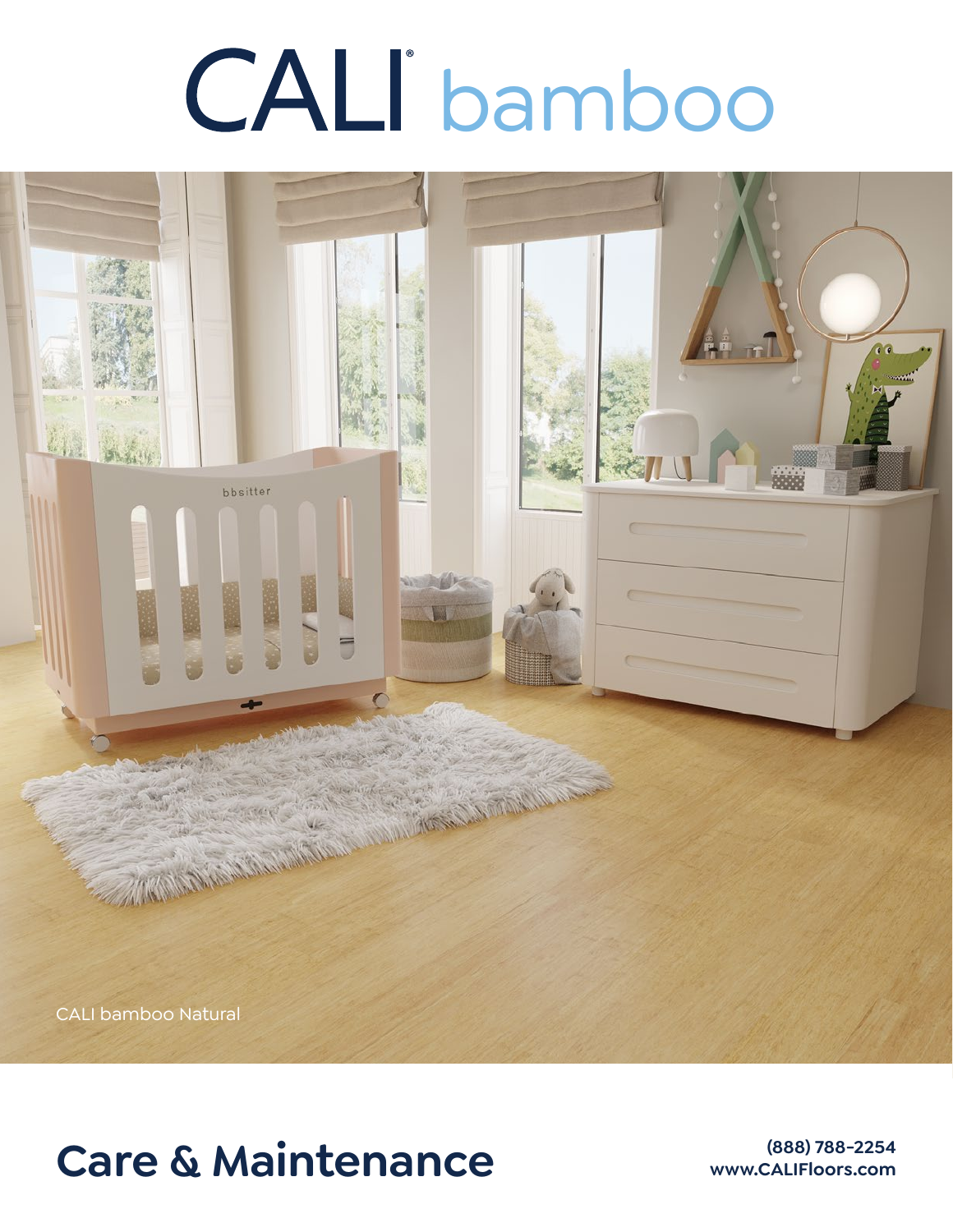### **CALI® Care & Maintenance Guidelines | Solid Bamboo and Eucalyptus**

CALI® flooring is treated with an industry-leading scratch resistant coating, and its density and strength surpasses almost any other flooring in the world. Bamboo flooring is tough, but all hardwood flooring is pervious to dents, scratches, discoloration or other natural or man-made damage. Prevention is a big part of the care for bamboo floors.

- CALI® recommends you vacuum or sweep the floor on a regular basis or as needed to remove dirt, sand or grit.
- Soak up spills immediately using a dry towel or dry mop.
- For general cleaning, use Bona Pro Hardwood Floor Cleaner & Bona Pro Hardwood Floor Mop.
- Fit furniture legs with felt tips or protective caps. Fix rolling furniture with soft rubber casters. Pick up heavy furniture or appliances; do not slide.
- Keep pets nails trimmed to avoid excess scratching.
- Limit direct sunlight on floor by using curtains and blinds in areas that are exposed to high UV rays.
- Maintain relative humidity between 40%-60%.
- Never wet-mop a hardwood floor. Standing water may cause permanent damage.



- Never use any of the following products on your floor: ammonia-based cleaners, acrylic finishes, wax-based products, detergents, bleach, polishes, oil soap, abrasive cleaning soaps, or acidic materials such as vinegar. Never apply wax treatments to your floor.
- Use interior and exterior doormats at entrances to prevent dirt and moisture from being tracked onto the floor. Area rugs are also recommended in front of kitchen sinks and in high traffic areas. Do not use rugs with solid rubber or vinyl backings. Rugs must be made of a breathable material to prevent moisture entrapment. We recommend using a breathable rug underlay. Mesh or grid patterns are best.

#### **What is the best way to mop my CALI® floor?**

Never wet (or damp) mop your floor. Standing water can damage the floor. You may periodically use a very slightly dampened (near dry) mop to spot-clean; however excessive moisture will dull the finish. For wood flooring in the kitchen, place an area rug in front of the kitchen sink. We recommend using Bona Pro Hardwood Floor Cleaner & Bona Pro Hardwood Floor Mop to clean your floor.

#### **How can I protect the finish of my bamboo floor from wear over time?**

Sweep and vacuum your floor regularly using a broom or dust mop. Brush or felt vacuum heads are recommended as opposed to vacuums with beater bars or hard heads. Use throw rugs both inside and outside doorways to prevent debris from being tracked onto floors. Keep pet's claws trimmed to avoid excess scratches. Avoid contact with excess moisture. Do not slide heavy furniture or appliances across the floor.

#### **What are the best environmental conditions for my flooring?**

As a general rule, with geographic exceptions, flooring will perform best when the interior environment is controlled to stay within a relative humidity range of 40%-60% and a temperature range of 60° to 80° Fahrenheit. (In some climates, the ideal humidity range might be higher or lower – 25 to 45 percent in desert areas for example.) It is the owner's responsibility to maintain appropriate conditions via the use of humidifier and/or de-humidifier. In homes in which occupants are there for a short period of time (weekend home or vacation cabin), or in rooms that are closed off (not heated or air conditioned) to save energy, ventilation is a must even when the home is not occupied.

#### **How do I fix a scratch on my finish?**

If the scratch is white, the finish has not been compromised and is repairable. Simply using a flooring cleaner, like Bona, should eliminate these blemishes. If the scratch is deeper but the raw wood is not exposed, light buffing with a white polishing pad can shine up the dull area. Often the damage becomes less obvious. When removing stains from any wood floor, always begin at the outer edge of the stain and work toward the middle.

#### **My wood floor was damaged through the finish. Can it be repaired?**

If you have a minor chip or slight damage, this may be minimized with a colored wax. Color Rite Caulk and Mohawk Fill Sticks are wood fill products that work great to reduce the appearance of deeper blemishes. For light scratches we recommend Tibet Almond Stick. If the damage is severe enough, board replacement is typically the best option. To match your floor repairs, we suggest that you take a sample of the flooring to your local hardware store. In most cases, more than one shade may be appropriate.